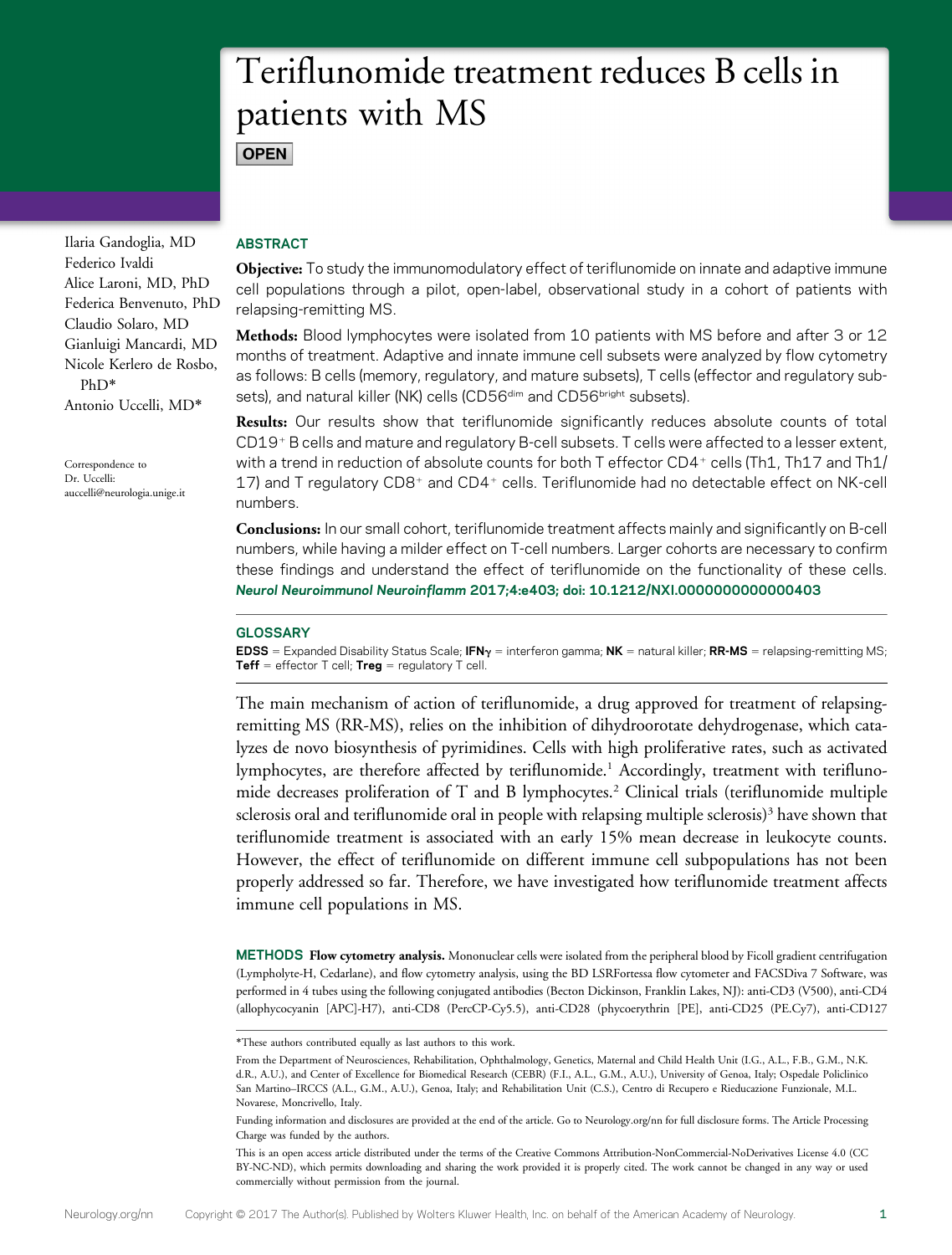(BV421), anti-CD45RA (APC), anti-CCR6 (APC), anti-CD161 (B421), anti-CCR4 (PE.Cy7), and anti-CXCR3 (PE) for effector (Teff) and regulatory T (Treg) cells; anti-CD19 (PE.Cy7), anti-CD38 (APC), and anti-CD24 (PE) for B cells; and anti-CD3 (V500), anti-CD16 (PerCp-Cy5.5), and anti-CD56 (BV421) for natural killer (NK) cells.

Flow-Count Fluorospheres (Beckman Coulter, Galway, Ireland) were used to obtain absolute cell counts.

MS patient cohort. The longitudinal, open-label, observational study was performed on a cohort of 10 patients with RR-MS; of these, 3 were analyzed before treatment (T0) and after 3 months (T3), and 7 at T0 and after 12 months (T12) of treatment. The 3 patients followed for 3 months (2 men and 1 woman) had a mean age of  $43.6 \pm 1.5$  years, a mean Expanded Disability Status Scale (EDSS) score of  $3.0 \pm 1.5$  throughout treatment, and a mean disease duration of 15.3  $\pm$  10.5 years. One patient had been

treated with mitoxantrone for 6 years previously. The 7 patients followed for 12 months were all women with a mean age of 54.8  $\pm$ 8.9 years; the mean EDSS score was  $3.0 \pm 1.5$  and  $3.1 \pm 1.7$ before and after 12 months of treatment, respectively, and a mean disease duration of 13.4  $\pm$  4.8 years. One patient had been treated with cyclophosphamide and mitoxantrone 7 years previously. Other previous treatments included interferon $\beta$ -1a, interferon $\beta$ -1b, natalizumab, and dimethyl fumarate. Patients did not experience relapses during treatment.

Patients were enrolled according to the following criteria: age 18 years and older, with a diagnosis of RR-MS (Poser or McDonald criteria) and an EDSS score of 0–6.5, and able to provide written informed consent.

Ethics approval. This study was approved by the Ethics Committee of Ospedale Policlinico San Martino—IRCCS, Genoa, Italy, No. 190/12.



B cells are assessed as CD3-CD14-CD19+ of which subpopulations are identified as B memory (B mem CD24+CD38-), B mature (B mat CD24+CD38<sup>low</sup>), and B regulatory (B reg CD24+CD38high). (A) A clear trend in reduction of B-cell number and percentage was observed in 3 patients treated for 3 months. (B) B-cell percentage (upper panel) and numbers (lower panel) were reduced after 1 year of treatment with teriflunomide. Data are presented as mean  $\pm$  SEM for 7 treated patients with MS.  $*p < 0.05$ . (C) While the proportions of the different B-cell subpopulations did not change after 12 months of treatment (upper panel), numbers of B mat and B reg cells were decreased (\*p < 0.05), and B mem cell numbers showed a clear trend to decrease (lower panel). Data are presented as mean  $\pm$  SEM for 7 treated patients with MS.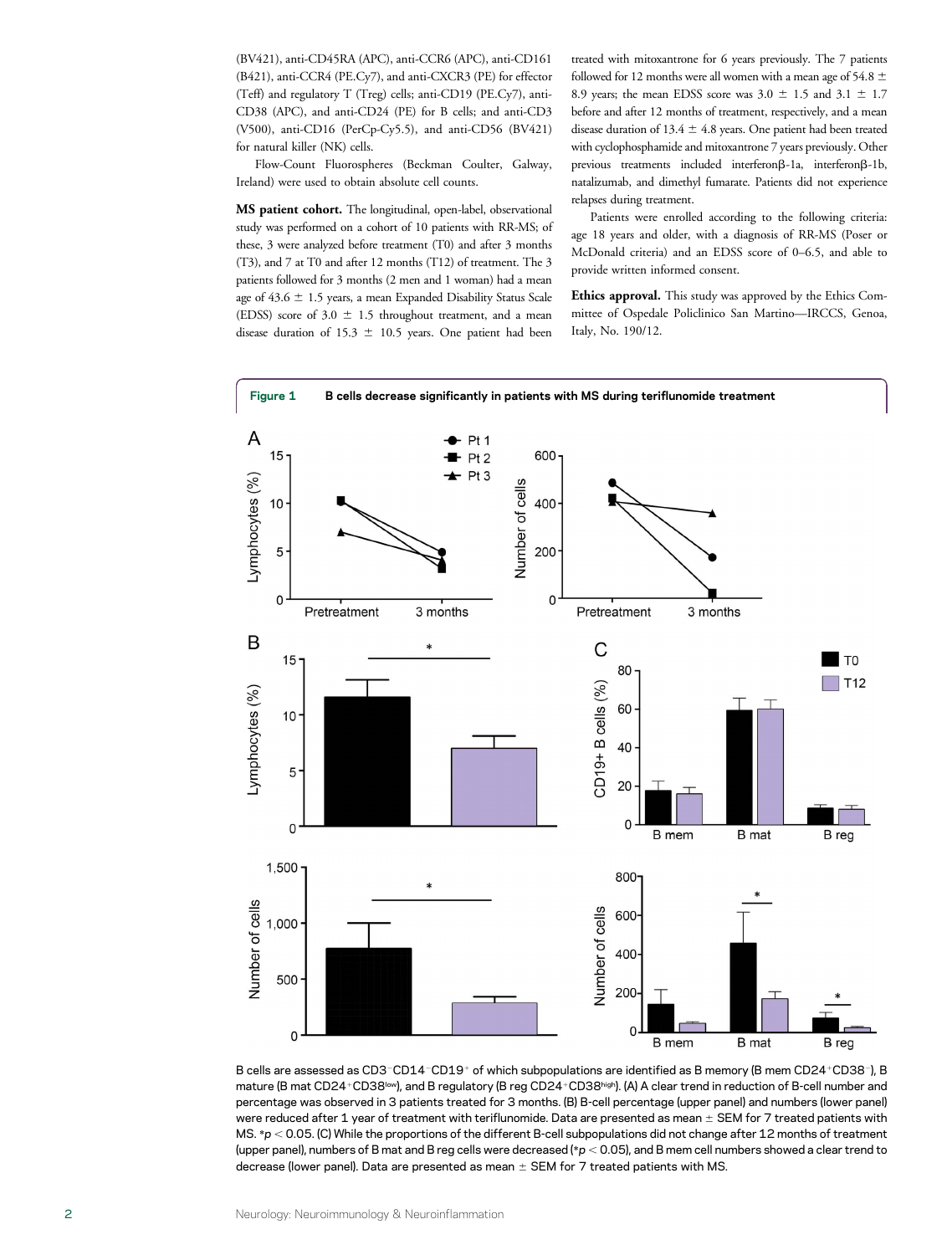Statistical analyses. Statistical analyses were performed using Graph-Pad Prism v.6.00 (GraphPad Software, San Diego, CA). Statistical significance was evaluated using the paired Student  $t$  test (Wilcoxon matched-pairs signedrank test).  $p$  Values  $\leq 0.05$  were considered statistically significant.

RESULTS A preliminary assessment by flow cytometry of the effect of teriflunomide on broad immune cell subsets  $(CD3+T)$  cells,  $CD19+B$  cells, and  $CD56+NK$  cells) in 3 patients after a three-month treatment indicated that CD19<sup>+</sup>B-cell percentage and numbers decreased in all 3 patients (figure 1A), while no apparent effect was observed in the other cell populations (data not shown). To further define the effect of teriflunomide, we evaluated its effect on cell number and proportion of relevant immune cell subsets after a 12-month treatment in 7 different patients. As expected, the overall lymphocyte counts in all treated patients were slightly decreased (by around 10%; data not shown).

B cells decrease in patients with MS during teriflunomide treatment. A significant reduction in cell number and percentage of B cells overall was confirmed in patients treated for 12 months (figure 1B). While the proportions of the different B-cell subpopulations remained stable (figure 1C upper panel), B mature and B regulatory cell numbers were significantly decreased, and B memory cells also



Effector T-cell populations were assessed as Th1 (CD3+CD4+CCR6-CD161-), Th17 (CD3+CD4+CCR6+CD161+), and Th1/17 (CD3+CD4+CCR6+CD161+CXCR3highCCR4low). Regulatory T-cell subpopulations were assessed as CD3+CD4+ (including Treg CD25+CD127- and Tregnaive CD45RA+CD25<sup>low</sup>) and CD3+CD8+ (including Treg CD28- and Treg-naive CD28-CD45RA+). (A) T effector cell numbers show a trend in decrease after 12 months of treatment. (B) The proportion between different regulatory T-cell subsets is not affected by teriflunomide (lower panel). The number of cells is slightly reduced in all subpopulations after 12 months of treatment (upper panel). (C) The proportion between different T effector cell subsets is not affected by the treatment. Data are presented as mean  $\pm$  SEM for 7 treated patients with MS.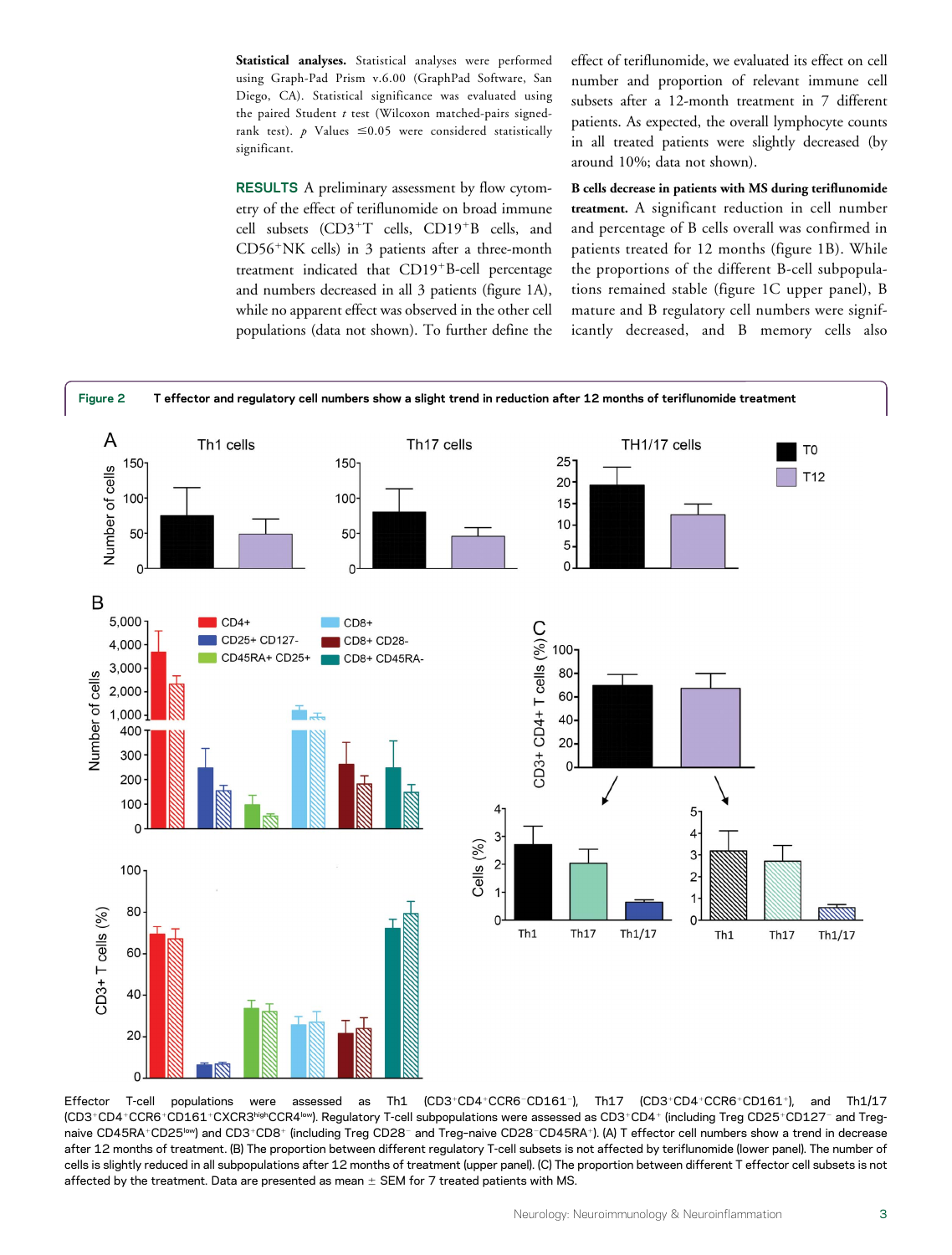Figure 3 NK-cell subsets are not influenced by teriflunomide treatment



NK cells are assessed as CD3-CD14-CD56bright and CD3-CD14-CD56dim cells. The percentage of the overall population (A) or the CD56bright and CD56dim subsets (B) did not change on treatment, nor did the actual cell number (C and D, respectively). Data are presented as mean  $\pm$  SEM for 7 treated patients with MS.

decreased, albeit not significantly (figure 1C lower panel).

Teriflunomide treatment slightly decreases T-cell numbers, albeit nonsignificantly. A slight trend to reduced numbers was seen in Teff (figure 2A) and Treg (figure 2B upper panel) cells after 12 months of treatment, whereas the percentage of Teff and Treg cells did not change (figure 2C and figure 2B, lower panel).

Teriflunomide treatment does not decrease NK-cell numbers. Figure 3 shows that percentage and numbers of total NK cells remained stable after 12 months of treatment (figure 3, A and C), and there was no difference in the proportion and absolute counts of CD56bright and CD56dim NK cells (Figure 3, B and D).

DISCUSSION MS is an inflammatory autoimmune disease involving several types of immune cells with effector and regulatory functions including T and B lymphocytes. While autoreactive  $CD4^+$  Teff cells are believed to drive autoimmune diseases when they escape central tolerance, several mechanisms have evolved to regulate their function in the periphery and prevent autoimmunity. Different Treg-cell subsets have been characterized as being able to suppress lymphocyte effector functions either directly or by acting on antigen-presenting cells, therefore preventing the development of autoimmunity. In MS, Treg suppression has been reported to be dysfunctional. The role of Th1 interferon gamma (IFN $\gamma$ )- secreting cells is well known as a major protagonist in demyelinating damage in MS<sup>4</sup>; more recently, other Teff-cell subpopulations have been discovered to have a major role in the inflammatory process of MS: Th17 and Th1/17 lymphocytes secreting IFN $\gamma$  and/ or interleukin-17. In particular, Th1/17 cells are increased in patients with MS compared with healthy donors during active phases of disease.<sup>5</sup> Our data show that the numbers of circulating Teff and Treg cells are slightly, albeit not significantly, decreased by teriflunomide treatment. As teriflunomide affects predominantly cells that are highly proliferative, this suggests that, in our cohort of patients who did not suffer any relapse during the period of observation, the rate of proliferation of these cells is likely low.

B lymphocytes are emerging as key player in the pathogenesis of MS. Three B-cell subsets have been described: effector, regulatory, and memory cells characterized by different roles depending on the production of antibody and of different cytokine types. Aberrant profiles of both types of cytokine responses have been observed in B cells from patients with MS.<sup>6</sup> Our study shows that teriflunomide significantly decreases cell numbers of effector B-cell subsets, confirming the importance of targeting B cells to obtain clinical and radiologic stabilization of disease, as shown with B-cell–specific treatments such as rituximab<sup>7</sup> and ocrelizumab.<sup>8</sup> The effect of teriflunomide on mature B cells may be of clinical importance in view of the observed recirculation of B cells between peripheral tissues and the CNS,<sup>9</sup>